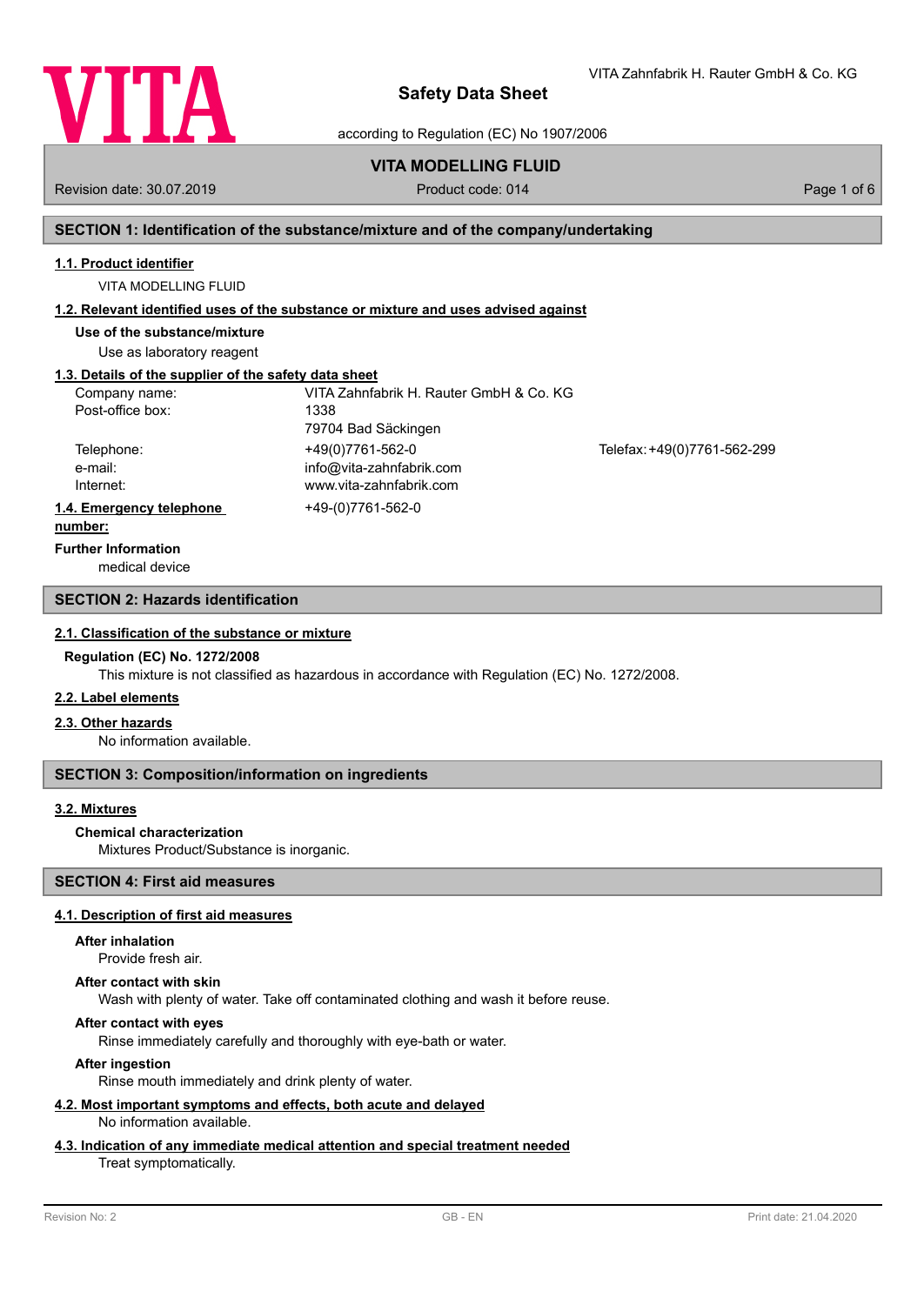

according to Regulation (EC) No 1907/2006

# **VITA MODELLING FLUID**

Revision date: 30.07.2019 **Product code: 014** Product code: 014 **Page 2 of 6** Page 2 of 6

# **SECTION 5: Firefighting measures**

# **5.1. Extinguishing media**

## **Suitable extinguishing media**

Co-ordinate fire-fighting measures to the fire surroundings.

# **5.2. Special hazards arising from the substance or mixture**

Non-flammable.

# **5.3. Advice for firefighters**

In case of fire: Wear self-contained breathing apparatus.

# **SECTION 6: Accidental release measures**

### **6.1. Personal precautions, protective equipment and emergency procedures**

Use personal protection equipment.

#### **6.2. Environmental precautions**

No special environmental measures are necessary. Clean contaminated articles and floor according to the environmental legislation.

#### **6.3. Methods and material for containment and cleaning up**

Absorb with liquid-binding material (e.g. sand, diatomaceous earth, acid- or universal binding agents). Treat the recovered material as prescribed in the section on waste disposal.

# **6.4. Reference to other sections**

Safe handling: see section 7 Personal protection equipment: see section 8 Disposal: see section 13

#### **SECTION 7: Handling and storage**

#### **7.1. Precautions for safe handling**

#### **Advice on safe handling**

No special measures are necessary.

#### **Advice on protection against fire and explosion**

No special fire protection measures are necessary.

#### **7.2. Conditions for safe storage, including any incompatibilities**

**Requirements for storage rooms and vessels**

Keep container tightly closed.

# **Hints on joint storage**

No special measures are necessary.

# **7.3. Specific end use(s)**

Use as laboratory reagent

# **SECTION 8: Exposure controls/personal protection**

# **8.1. Control parameters**

#### **8.2. Exposure controls**

#### **Protective and hygiene measures**

Take off contaminated clothing. Wash hands before breaks and after work. When using do not eat, drink, smoke, sniff.

#### **Eye/face protection**

Wear eye protection/face protection.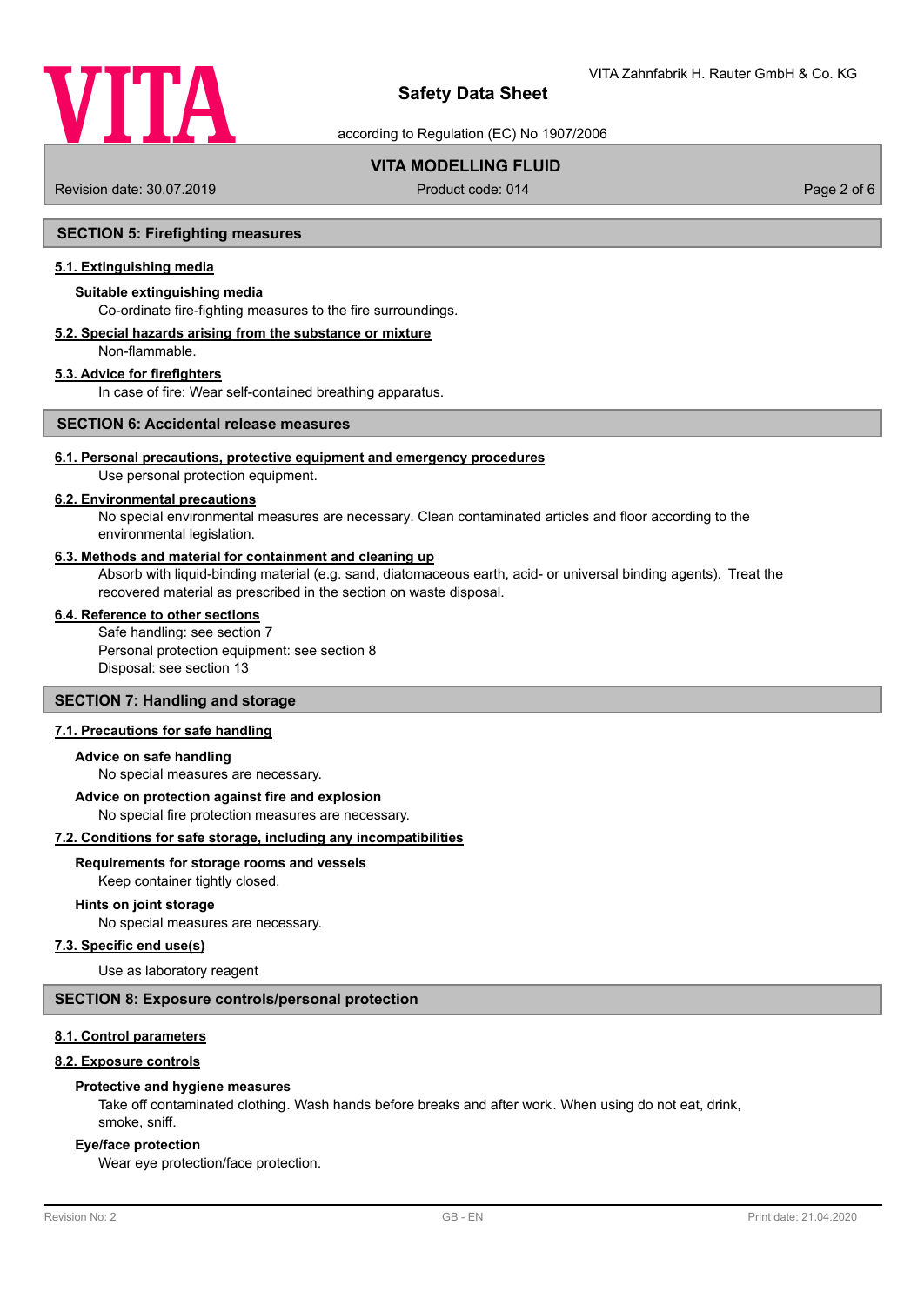

according to Regulation (EC) No 1907/2006

# **VITA MODELLING FLUID**

Revision date: 30.07.2019 **Product code: 014** Product code: 014 **Page 3 of 6** Page 3 of 6

# **Hand protection**

When handling with chemical substances, protective gloves must be worn with the CE-label including the four control digits. The quality of the protective gloves resistant to chemicals must be chosen as a function of the specific working place concentration and quantity of hazardous substances. For special purposes, it is recommended to check the resistance to chemicals of the protective gloves mentioned above together with the supplier of these gloves. Recommended glove articles KCL Dermatril P NBR (Nitrile rubber)

## **Skin protection**

Use of protective clothing.

#### **Respiratory protection**

In case of inadequate ventilation wear respiratory protection. Open windows to ensure natural ventilation.

# **SECTION 9: Physical and chemical properties**

### **9.1. Information on basic physical and chemical properties**

| Physical state:                                               | Liquid         |                             |
|---------------------------------------------------------------|----------------|-----------------------------|
| Colour:                                                       | colourless     |                             |
| Odour:                                                        | characteristic |                             |
| pH-Value:                                                     |                | 3,4                         |
| Changes in the physical state                                 |                |                             |
| Melting point:                                                |                | 0 °C                        |
| Initial boiling point and boiling range:                      |                | 100 °C                      |
| Flammability                                                  |                |                             |
| Solid:                                                        |                | not applicable              |
| Gas:                                                          |                | not applicable              |
| <b>Explosive properties</b><br>The product is not: Explosive. |                |                             |
| Lower explosion limits:                                       |                | not determined              |
| Upper explosion limits:                                       |                | not determined              |
| <b>Auto-ignition temperature</b>                              |                |                             |
| Solid:                                                        |                | not applicable              |
| Gas:                                                          |                | not applicable              |
| Decomposition temperature:                                    |                | not determined              |
| <b>Oxidizing properties</b><br>Not oxidising.                 |                |                             |
| Vapour pressure:<br>(at 50 $°C$ )                             |                | <=1100 hPa                  |
| Density:                                                      |                | $0,99700$ g/cm <sup>3</sup> |
| Solubility in other solvents<br>not determined                |                |                             |
| Partition coefficient:                                        |                | not determined              |
| Vapour density:                                               |                | not determined              |
| Evaporation rate:                                             |                | not determined              |
| 9.2. Other information                                        |                |                             |
| Solid content:                                                |                | 0,0%                        |

# **SECTION 10: Stability and reactivity**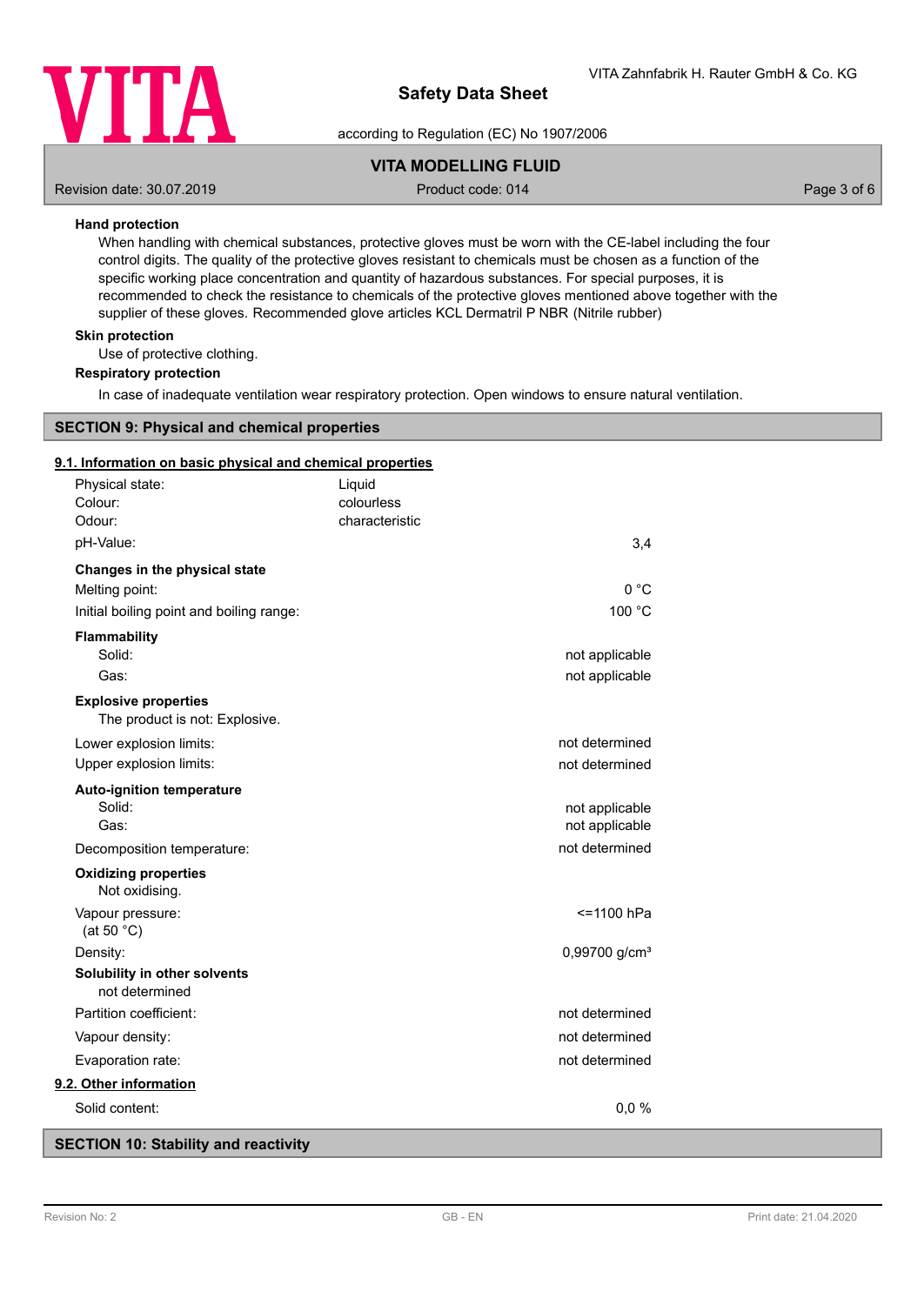

according to Regulation (EC) No 1907/2006

# **VITA MODELLING FLUID**

Revision date: 30.07.2019 **Product code: 014** Product code: 014 **Page 4 of 6** Page 4 of 6

# **10.1. Reactivity**

No hazardous reaction when handled and stored according to provisions.

# **10.2. Chemical stability**

The product is stable under storage at normal ambient temperatures.

#### **10.3. Possibility of hazardous reactions**

No known hazardous reactions.

#### **10.4. Conditions to avoid**

none

# **10.5. Incompatible materials**

No information available.

# **10.6. Hazardous decomposition products**

No known hazardous decomposition products.

#### **SECTION 11: Toxicological information**

# **11.1. Information on toxicological effects**

#### **Acute toxicity**

Based on available data, the classification criteria are not met.

## **Irritation and corrosivity**

Based on available data, the classification criteria are not met.

#### **Sensitising effects**

Based on available data, the classification criteria are not met.

#### **Carcinogenic/mutagenic/toxic effects for reproduction**

Based on available data, the classification criteria are not met.

#### **STOT-single exposure**

Based on available data, the classification criteria are not met.

# **STOT-repeated exposure**

Based on available data, the classification criteria are not met.

#### **Aspiration hazard**

Based on available data, the classification criteria are not met.

#### **Additional information on tests**

The mixture is classified as not hazardous according to regulation (EC) No 1272/2008 [CLP].

# **SECTION 12: Ecological information**

#### **12.1. Toxicity**

The product is not: Ecotoxic.

#### **12.2. Persistence and degradability**

The product has not been tested.

#### **12.3. Bioaccumulative potential**

The product has not been tested.

# **12.4. Mobility in soil**

The product has not been tested.

# **12.5. Results of PBT and vPvB assessment**

The product has not been tested.

# **12.6. Other adverse effects**

No information available.

## **Further information**

Avoid release to the environment.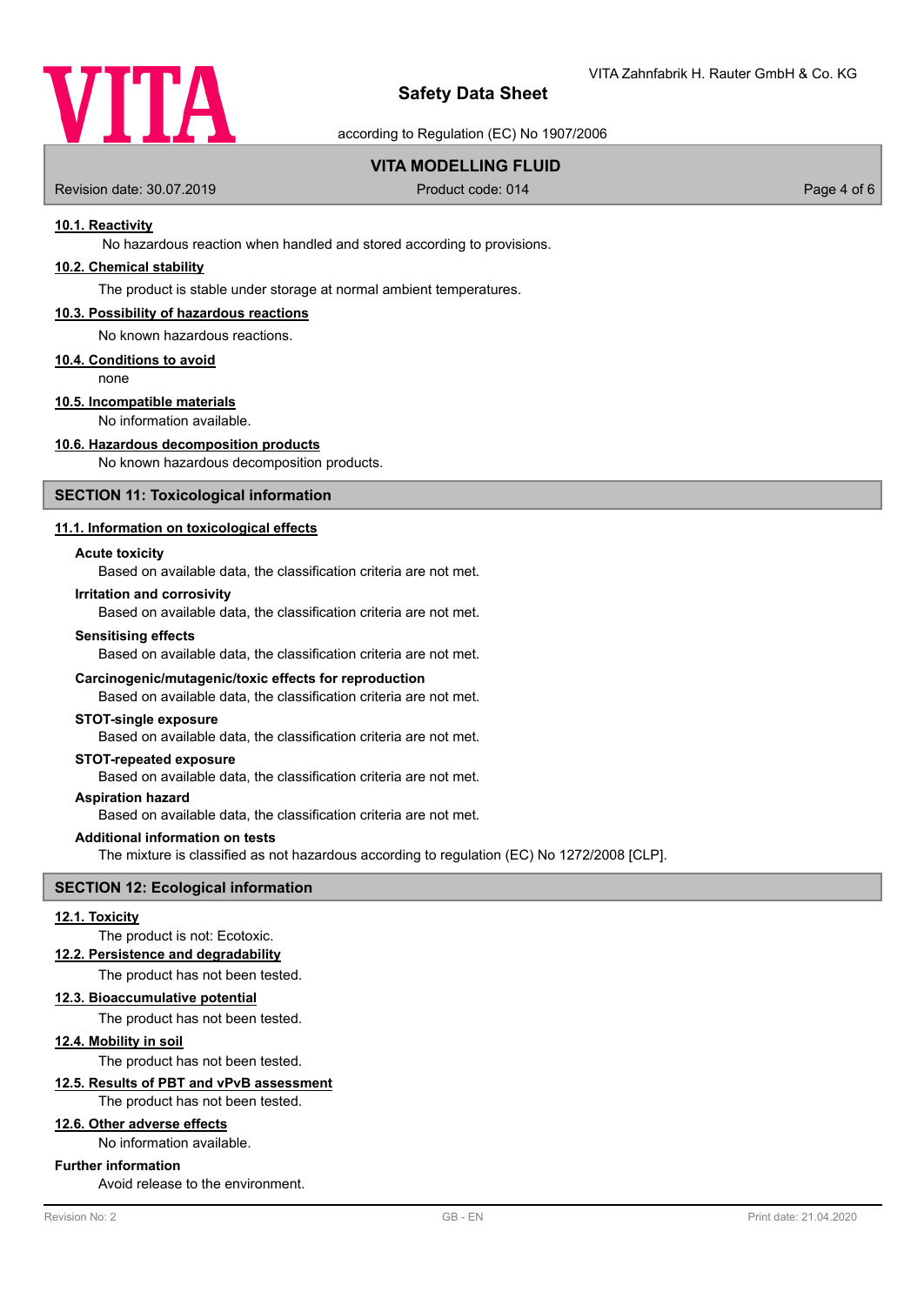

according to Regulation (EC) No 1907/2006

# **VITA MODELLING FLUID**

Revision date: 30.07.2019 **Product code: 014** Product code: 014 **Page 5 of 6** Page 5 of 6

# **SECTION 13: Disposal considerations**

# **13.1. Waste treatment methods**

# **Disposal recommendations**

Dispose of waste according to applicable legislation.

# **Contaminated packaging**

Wash with plenty of water. Completely emptied packages can be recycled.

# **SECTION 14: Transport information**

# **Land transport (ADR/RID)**

| 14.1. UN number:                                                         | No dangerous good in sense of this transport regulation.                                             |
|--------------------------------------------------------------------------|------------------------------------------------------------------------------------------------------|
| 14.2. UN proper shipping name:                                           | No dangerous good in sense of this transport regulation.                                             |
| 14.3. Transport hazard class(es):                                        | No dangerous good in sense of this transport regulation.                                             |
| 14.4. Packing group:                                                     | No dangerous good in sense of this transport regulation.                                             |
| <b>Inland waterways transport (ADN)</b>                                  |                                                                                                      |
| 14.1. UN number:                                                         | No dangerous good in sense of this transport regulation.                                             |
| 14.2. UN proper shipping name:                                           | No dangerous good in sense of this transport regulation.                                             |
| 14.3. Transport hazard class(es):                                        | No dangerous good in sense of this transport regulation.                                             |
| 14.4. Packing group:                                                     | No dangerous good in sense of this transport regulation.                                             |
| <b>Marine transport (IMDG)</b>                                           |                                                                                                      |
| 14.1. UN number:                                                         | No dangerous good in sense of this transport regulation.                                             |
| 14.2. UN proper shipping name:                                           | No dangerous good in sense of this transport regulation.                                             |
| 14.3. Transport hazard class(es):                                        | No dangerous good in sense of this transport regulation.                                             |
| 14.4. Packing group:                                                     | No dangerous good in sense of this transport regulation.                                             |
| Air transport (ICAO-TI/IATA-DGR)                                         |                                                                                                      |
| 14.1. UN number:                                                         | No dangerous good in sense of this transport regulation.                                             |
| 14.2. UN proper shipping name:                                           | No dangerous good in sense of this transport regulation.                                             |
| 14.3. Transport hazard class(es):                                        | No dangerous good in sense of this transport regulation.                                             |
| 14.4. Packing group:                                                     | No dangerous good in sense of this transport regulation.                                             |
| 14.5. Environmental hazards                                              |                                                                                                      |
| <b>ENVIRONMENTALLY HAZARDOUS:</b>                                        | no                                                                                                   |
| 14.6. Special precautions for user                                       |                                                                                                      |
| No information available.                                                |                                                                                                      |
| 14.7. Transport in bulk according to Annex II of Marpol and the IBC Code |                                                                                                      |
| not applicable                                                           |                                                                                                      |
| <b>SECTION 15: Regulatory information</b>                                |                                                                                                      |
|                                                                          | 15.1. Safety, health and environmental regulations/legislation specific for the substance or mixture |
| EU regulatory information                                                |                                                                                                      |
| Information according to 2012/18/EU<br>(SEVESO III):                     | Not subject to 2012/18/EU (SEVESO III)                                                               |
| National regulatory information                                          |                                                                                                      |

Water hazard class (D):  $\blacksquare$  - non-hazardous to water

#### **15.2. Chemical safety assessment**

Chemical safety assessments for substances in this mixture were not carried out.